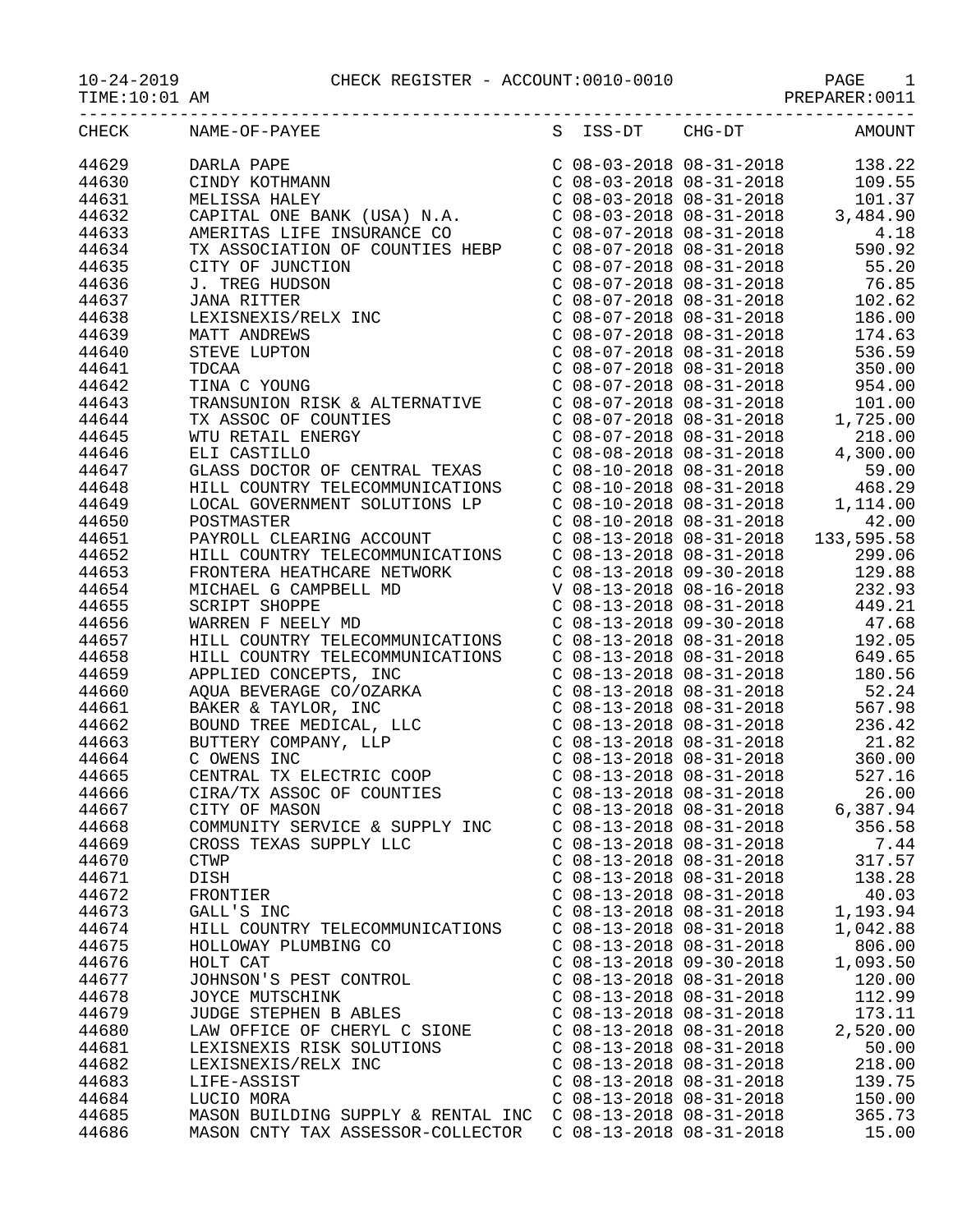10-24-2019 CHECK REGISTER - ACCOUNT:0010-0010 PAGE 2

|                | CHECK NAME-OF-PAYEE           |                                                        |                           | S ISS-DT CHG-DT AMOUNT |
|----------------|-------------------------------|--------------------------------------------------------|---------------------------|------------------------|
|                |                               |                                                        |                           |                        |
|                |                               |                                                        |                           |                        |
|                |                               |                                                        |                           |                        |
|                |                               |                                                        |                           |                        |
|                |                               |                                                        |                           |                        |
|                |                               |                                                        |                           |                        |
|                |                               |                                                        |                           |                        |
|                |                               |                                                        |                           |                        |
|                |                               |                                                        |                           |                        |
|                |                               |                                                        |                           |                        |
|                |                               |                                                        |                           |                        |
|                |                               |                                                        |                           |                        |
|                |                               |                                                        |                           |                        |
|                |                               |                                                        |                           |                        |
|                |                               |                                                        |                           |                        |
|                |                               |                                                        |                           |                        |
|                |                               |                                                        |                           |                        |
|                |                               |                                                        |                           |                        |
|                |                               |                                                        |                           |                        |
|                |                               |                                                        |                           |                        |
|                |                               |                                                        |                           |                        |
|                |                               |                                                        |                           |                        |
|                |                               |                                                        |                           |                        |
|                |                               |                                                        |                           |                        |
|                |                               |                                                        |                           |                        |
|                |                               |                                                        |                           |                        |
|                |                               |                                                        |                           |                        |
|                |                               |                                                        |                           |                        |
|                |                               |                                                        |                           |                        |
|                |                               |                                                        |                           |                        |
|                |                               |                                                        |                           |                        |
|                |                               |                                                        |                           |                        |
|                |                               |                                                        |                           |                        |
|                |                               |                                                        |                           |                        |
|                |                               |                                                        |                           |                        |
|                |                               |                                                        |                           |                        |
|                |                               |                                                        |                           |                        |
|                |                               |                                                        |                           |                        |
|                |                               |                                                        |                           |                        |
| 44726          | DISH                          | $C$ 08-28-2018 09-30-2018                              |                           | 138.28                 |
| 44727          | ECKERT AUTOMATICS             |                                                        | $C$ 08-28-2018 09-30-2018 | 234.39                 |
| 44728          | ELM USA                       |                                                        | $C$ 08-28-2018 09-30-2018 | 315.39                 |
| 44729          | FRONTERA HEATHCARE NETWORK    |                                                        | $C$ 08-28-2018 09-30-2018 | 118.87                 |
| 44730          | FRONTIER<br>GILLESPIE COUNTY  | $C$ 08-28-2018 09-30-2018<br>$C$ 08-28-2018 09-30-2018 |                           | 48.04                  |
| 44731<br>44732 | GOLDSTAR PRODUCTS INC         | $C$ 08-28-2018 09-30-2018                              |                           | 3,240.00               |
| 44733          | GOVERNMENT FORMS & SUPPLIES   | $C$ 08-28-2018 09-30-2018                              |                           | 472.69<br>518.72       |
| 44734          | H. CHARLES ECKERT             |                                                        | $C$ 08-28-2018 09-30-2018 | 148.89                 |
| 44735          | HAL A ROSE                    |                                                        | $C$ 08-28-2018 09-30-2018 | 570.50                 |
| 44736          | HEAP LAW OFFICE, PLLC         |                                                        | $C$ 08-28-2018 09-30-2018 | 637.00                 |
| 44737          | HEART OF TX HEALTHCARE SYSTEM |                                                        | $C$ 08-28-2018 08-31-2018 | 1,231.15               |
| 44738          | HOLT CAT                      | $C$ 08-28-2018 09-30-2018                              |                           | 49.90                  |
| 44739          | J.P. MURRAY                   |                                                        | $C$ 08-28-2018 08-31-2018 | 30.00                  |
| 44740          | JENNIFER WILLIE               |                                                        | $C$ 08-28-2018 08-31-2018 | 239.73                 |
| 44741          | JODY FAULEY                   |                                                        | $C$ 08-28-2018 09-30-2018 | 388.50                 |
| 44742          | K & H ELECTRICAL SERVICES     | $C$ 08-28-2018 08-31-2018                              |                           | 75.00                  |
| 44743          | LOWE'S PAY AND SAVE INC       | $C$ 08-28-2018 09-30-2018                              |                           | 221.55                 |
|                |                               |                                                        |                           |                        |

44744 LUCIO MORA C 08-28-2018 08-31-2018 1,325.00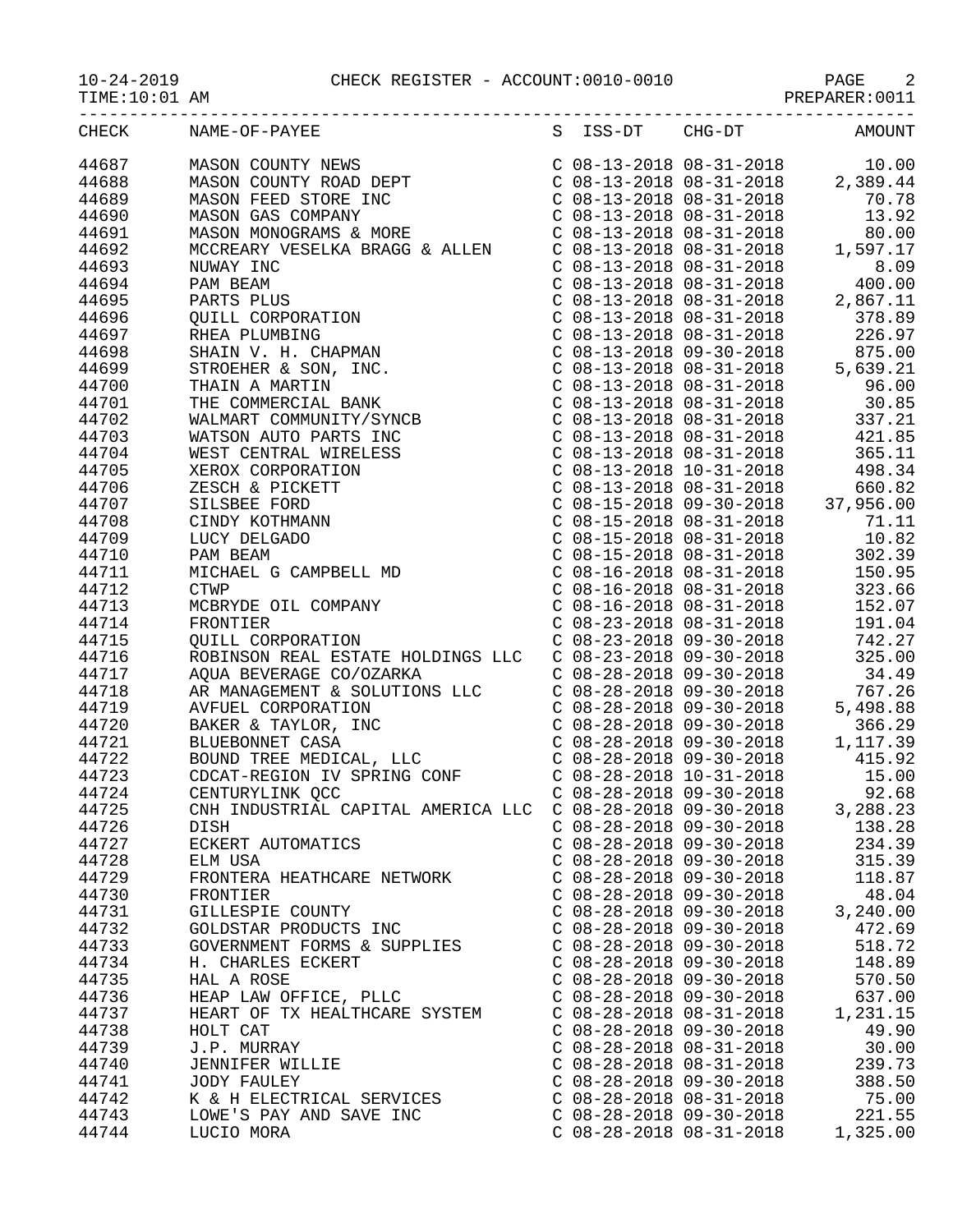TIME:10:01 AM PREPARER:0011

| CHECK                            | NAME-OF-PAYEE                                                                               | S. | ISS-DT                                                                                                           | CHG-DT                    | AMOUNT                               |
|----------------------------------|---------------------------------------------------------------------------------------------|----|------------------------------------------------------------------------------------------------------------------|---------------------------|--------------------------------------|
| 44745<br>44746<br>44747<br>44748 | <b>MASON SHORT STOP</b><br>MILLER UNIFORMS & EMBLEMS<br>OVERDRIVE INC<br>PHYSIO-CONTROL INC |    | $C$ 08-28-2018 09-30-2018<br>$C$ 08-28-2018 10-31-2018<br>$C$ 08-28-2018 09-30-2018<br>$C$ 08-28-2018 09-30-2018 |                           | 199.72<br>140.00<br>316.99<br>186.00 |
| 44749<br>44750                   | POSTMASTER<br>OUILL CORPORATION                                                             |    | $C$ 08-28-2018 09-30-2018<br>$C$ 08-28-2018 09-30-2018                                                           |                           | 42.00<br>501.58                      |
| 44751<br>44752                   | STROEHER & SON, INC.<br>USOXO                                                               |    | $C$ 08-28-2018 09-30-2018<br>$C$ 08-28-2018 09-30-2018                                                           |                           | 5,987.60<br>119.35                   |
| 44753<br>44754                   | PAYROLL CLEARING ACCOUNT<br>HITS, INC                                                       |    | $C$ 08-30-2018 09-30-2018                                                                                        | $C$ 08-29-2018 08-31-2018 | 132,770.77<br>4,200.00               |
| 44755<br>44756<br>44757          | CAPITAL ONE BANK (USA) N.A.<br><b>JOE LANCASTER</b><br>STEPHEN HORN                         |    | $C$ 08-31-2018 09-30-2018<br>$C$ 08-31-2018 09-30-2018<br>$C$ 08-31-2018 09-30-2018                              |                           | 4,924.92<br>254.15<br>20.00          |
| 44758<br>44759                   | SHERIFF SPECIAL ACCOUNT<br>AMERITAS LIFE INSURANCE CO                                       |    | $C$ 08-31-2018 08-31-2018<br>$C$ 08-31-2018 09-30-2018                                                           |                           | 1,319.22<br>8.36                     |
| 44760<br>44761                   | TX ASSOCIATION OF COUNTIES HEBP<br>HEART OF TEXAS FORD-MERCURY INC                          |    | $C$ 08-31-2018 09-30-2018<br>$C$ 08-31-2018 09-30-2018                                                           |                           | 2,079.12<br>47.95                    |
| 44762<br>44763<br>44764          | PURCHASE POWER<br>WEBER CHEVRON<br>WTU RETAIL ENERGY                                        |    | $C$ 08-31-2018 09-30-2018<br>$C$ 08-31-2018 09-30-2018<br>$C$ 08-31-2018 09-30-2018                              |                           | 208.99<br>580.49<br>179.56           |
|                                  |                                                                                             |    |                                                                                                                  |                           |                                      |